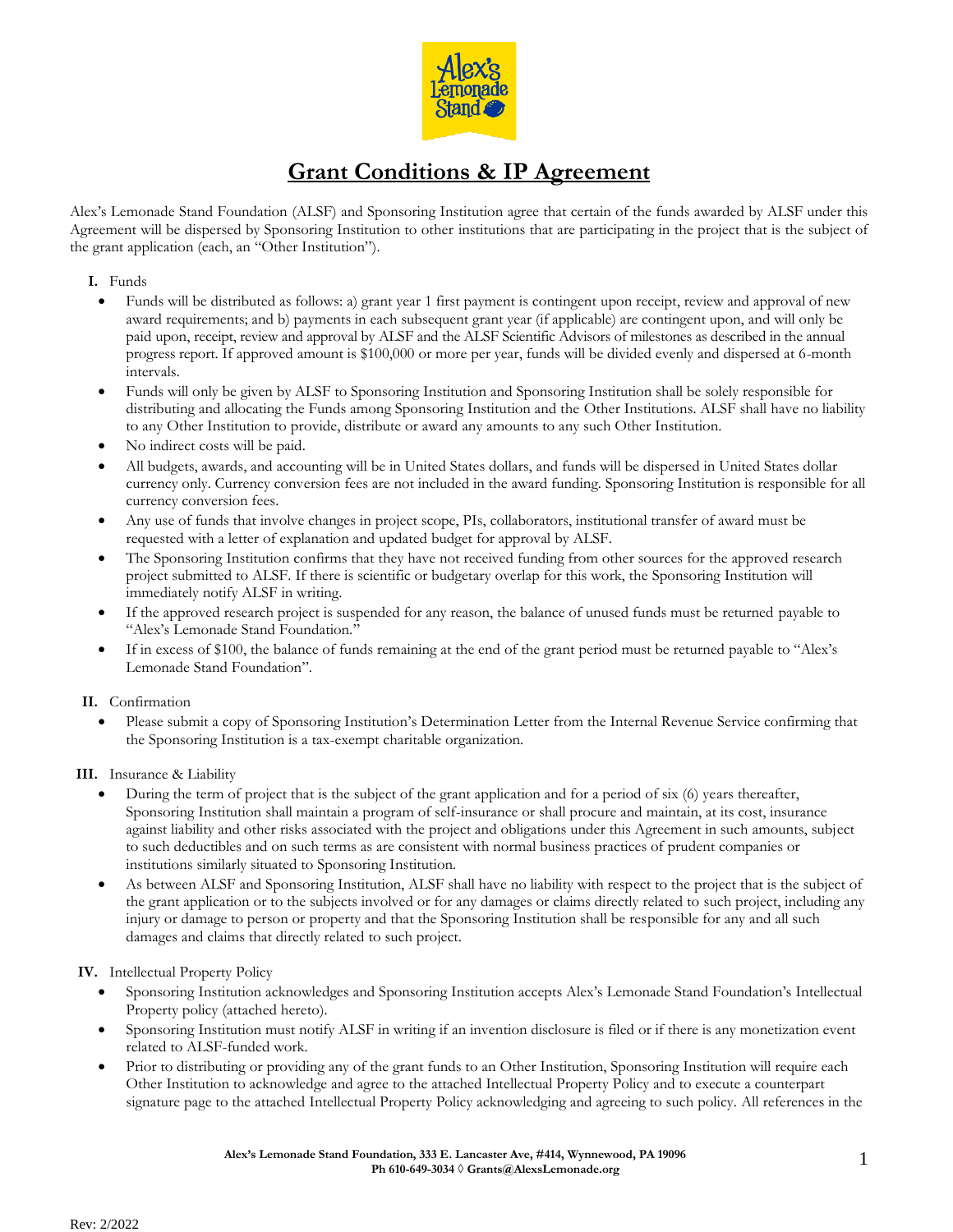attached Intellectual Property Policy to "Sponsoring Institution" shall also include the Other Institutions. For all purposes, ALSF shall be expressly deemed an intended third party beneficiary with respect to any arrangement or agreement that Sponsoring Institution enters into with an Other Institution with respect to the funds under this Agreement, and ALSF shall have the right to enforce the obligations and obtain the benefits of the attached Intellectual Property Policy with respect to the Other Institutions and shall have the right to enforce the terms and conditions of this Agreement and the attached Intellectual Property Policy on behalf of the Sponsoring Institution.

- **V.** Resource Sharing Policy
	- Resource sharing is an expected outcome of all ALSF Grants. Resources include all unique outputs developed, including but not limited to: model organisms, cell lines, plasmids, protocols, software, and data. ALSF expects that, where available, resources will be deposited and archived in standard repositories. Furthermore, Recipients will register and post unique resource outputs to the ALSF Childhood Cancer Resources Portal.
	- ALSF is committed to sharing research information to ensure research transparency and enable unrestricted access to research results. Recipients must submit all publications, excluding non-research articles such as review articles, that were in part or fully funded by ALSF as a preprint to bioRxiv, medRxiv or a similar preprint sharing service prior to or at the time of initial journal submission.

**VI.** Publicity and Acknowledgement

- Sponsoring Institution must acknowledge ALSF support in all presentations and publications directly resulting from the project. Acknowledgements should reference "Alex's Lemonade Stand Foundation (Grant #)." Notification of any printed acknowledgements must be sent to ALSF in a timely manner. ALSF's logo is available upon request to Sponsoring Institution. Please send copies of publications to [Grants@AlexsLemonade.org.](mailto:Grants@AlexsLemonade.org)
- ALSF encourages Sponsoring Institution to publicize grants received from ALSF. For help with publicity, please contact Grants@AlexsLemonade.org.
- For use of any trade name of Alex's Lemonade Stand Foundation for reasons other than the above, please contact ALSF for written consent.
- For press releases related to the research funded through this grant, Sponsoring Institutions will work cooperatively with ALSF to publicize projects, results, and share stories about the research being done.

#### **VII.** Reporting Requirements

- Sponsoring Institution must provide a research Progress Report with budget at the end of each year of funding, including a lay summary updated each year for the public. Subsequent year(s) of funding (if applicable) will be contingent on, and only made on, timely submission of a complete progress report and ALSF's and ALSF's Scientific Advisor's review and approval of the milestones and accomplishments noted in the progress report, as well as updated, if required, copies of IRB/IACUC approvals. For multiple year grants, Progress Reports are due 12 months after the start date of the award.
- Sponsoring Institution will have its patent officer or other appropriate designated official submit an annual patent/invention disclosure report detailing any patent or intellectual property activity during the year which will include this and any other ALSF-Funded Invention. If this report includes only Funded Invention updates from this grant, it must be submitted at the end of each year during the Term, except for the final year of the Term, when it is due within sixty (60) days of when the Grant ends (or, such other date as mutually agreed upon by Sponsoring Institution and the Grantors if, for example, the Grant is extended or terminated early). If this report includes Funded Inventions for multiple ALSF-Funded Projects, it is due annually at a mutually agreed upon date. Patent disclosure reports must be submitted through the ALSF online grants portal.
- Sponsoring Institution is required to submit an End of Project Final Report, including a full financial accounting of funds spent, within sixty (60) days after the end of the award period.
- Periodic update reports, including but not limited to email requests, phone calls, and video interviews, may be requested on occasion to support ALSF in efforts to raise funds, attract major donors and meet other operational needs. These requests must be fulfilled promptly.
- Reporting delinquencies such as late submission of or failure to submit a required report, or complete lack of communication with ALSF may cause the grant to be terminated and the Principal Investigator and/or Sponsoring Institution to be ineligible for future funding.

### **VIII.** Animal/Human Subjects

• Sponsoring Institution agrees that any protocol for non-exempt human and/or animal subjects research conducted under this Agreement shall be reviewed and approved by an authorized Institutional Review Board (IRB) and/or Institutional Animal Care and Use Committee (IACUC), as applicable under the Institutional Assurances and that it will maintain current and duly approved research protocols for all periods of the Agreement involving human and/or animal subjects research. Sponsoring Institution certifies that the IRB and/or IACUC are in full compliance with applicable state and federal laws and regulations. The Sponsoring Institution certifies that any IRB/IACUC approval represents a valid, approved protocol that is entirely consistent with the Project associated with this award.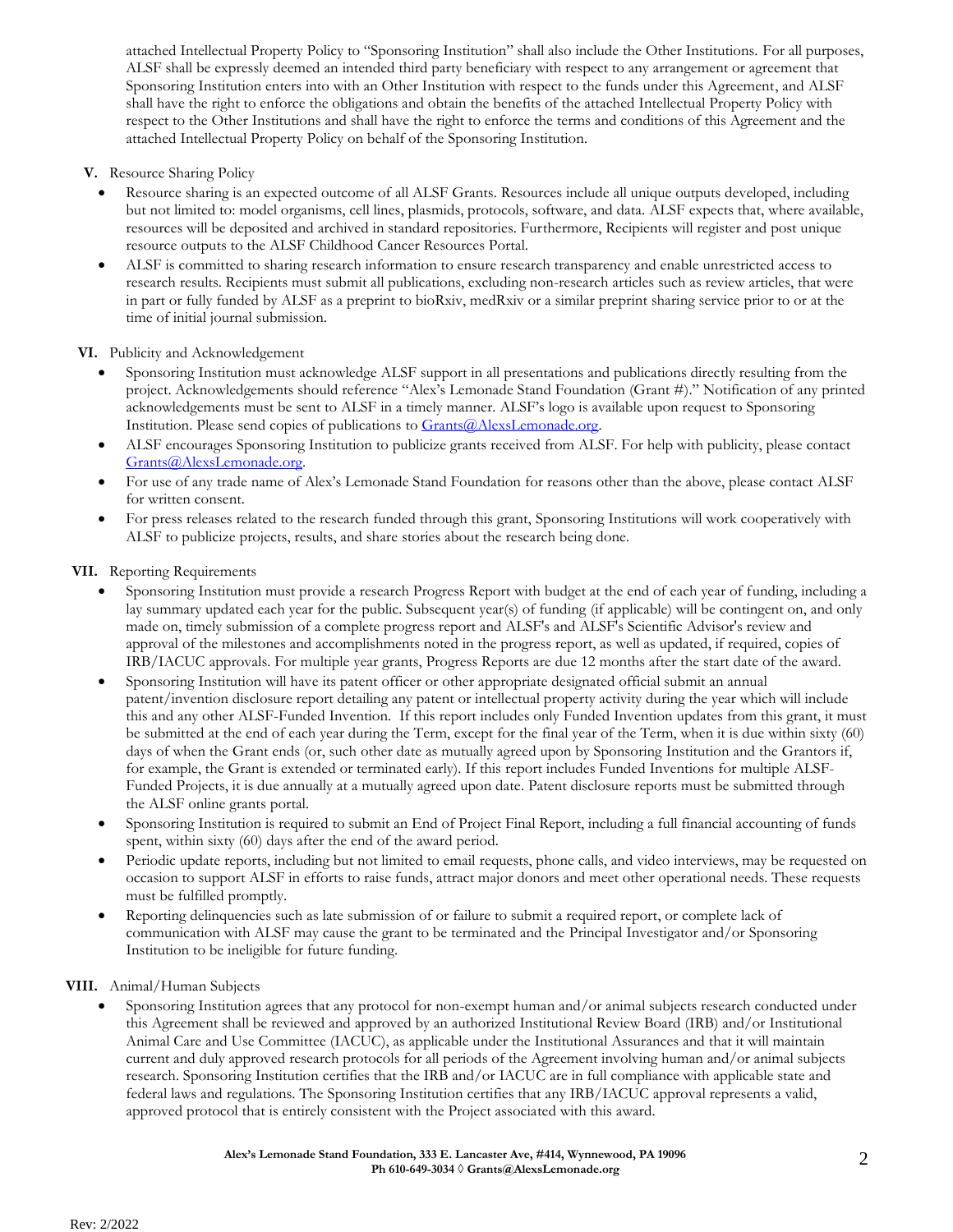Rev: 2/2022

- Clinical trials will be conducted in compliance with all applicable regulations, including approval by an appropriate designated body of the Sponsoring Institution and obtaining appropriate informed consent from human subjects or their guardians.
- **IX.** Equipment
	- Title to equipment purchased with ALSF funds will lie with the Sponsoring Institution where the Recipient is conducting research with the explicit understanding that such equipment is for use by the Recipient during the award term, including any approved extensions. If ALSF approves the transfer of an award to another Institution, the equipment purchased with ALSF funds will be transferred and title to the equipment vested in the new Institution for the specific use by the award Recipient. Permanent vesting will be in the Institution where the ALSF-funded project is completed or terminated.
- **X.** Changes (Principal Investigator, Budget, Performance Site, Grant Start and End Date)
	- ALSF must be notified in writing and approve any changes in principal investigators, collaborators, transfer of funds should the Principal Investigator move during award period or leave of absence impacting the grant period.
- **XI.** No-cost extensions must be requested in the Final Report for approval by ALSF. If at the end of the no-cost extension period funds remain, they should be returned payable to ALSF. A second no-cost extension year is not allowed. ALSF will not accept no-cost extension requests for balances under \$5,000. In this case, the balance of funds should be returned payable to ALSF.
- **XII.** Grant Termination
	- This grant may be terminated by ALSF upon written notice to Sponsoring Institution and authorized institutional representative at the Sponsoring Institution if a) the Recipient is unable to carry out the research for any reason; b) the Recipient or any member of their research team is found by an institutional investigation to have committed scientific misconduct or fraud; c) the Recipient has failed to comply with any of the terms and conditions of this award; d) ALSF has determined that the Recipient has received overlap funding for the award or that the funds are not being used for the purposes originally outlined in the approved grant; or e) the IRB and/or IACUC approval for the grant has been rescinded or has not been renewed.
- **XIII.** This Grant will not be effective and funds from ALSF are not committed unless and until the amount of the funds are determined by ALSF and a duly authorized executive of ALSF executes and countersigns this Agreement.

|  |                                     | Date: |
|--|-------------------------------------|-------|
|  | Principal Investigator              |       |
|  |                                     |       |
|  |                                     |       |
|  | Authorized representative and title |       |
|  |                                     |       |
|  |                                     |       |
|  |                                     |       |
|  |                                     |       |
|  |                                     |       |
|  |                                     |       |
|  |                                     |       |

Authorized ALSF Executive

Accepted by: Date: \_\_\_\_\_\_\_\_\_\_\_\_\_\_\_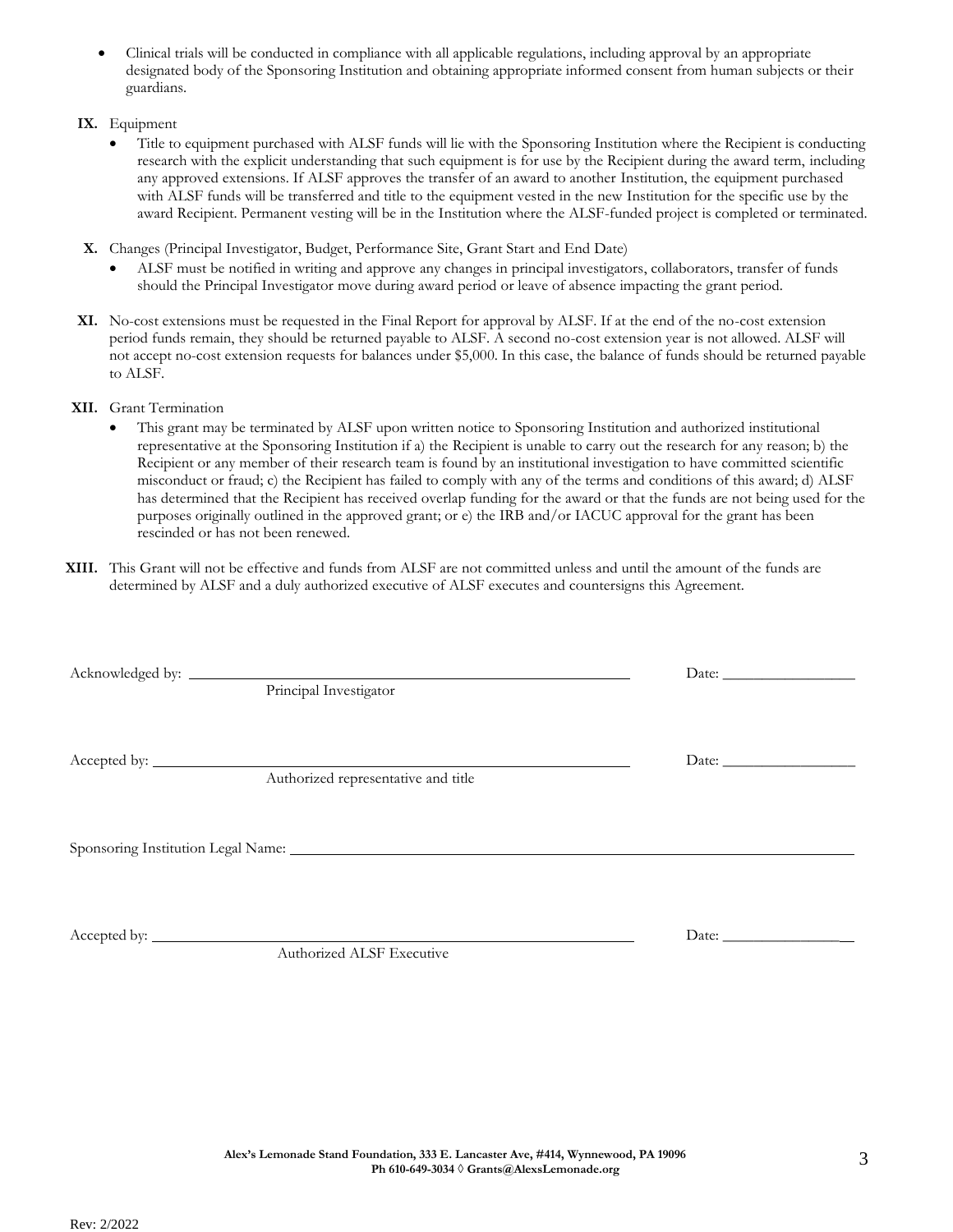## **Alex's Lemonade Stand Foundation Intellectual Property Policy for Grants**

This Patent and Intellectual Property Policy ("**IP Policy**") forms part of the accompanying Grant Agreement between the Alex's Lemonade Stand Foundation (Grantors) and Sponsoring Institution, executed concurrently herewith. Although intended to be consistent with the Grant Agreement, the terms of this IP Policy supersede any conflicting terms of the Grant Agreement, to the extent any conflicting terms exist. Capitalized terms used but not defined in this IP Policy will have the meaning given to such terms in the Agreement. The Parties receiving funding from the Grantors agree to the terms and conditions of this IP Policy.

In the course of conducting research that is funded in whole or in part by the Grantors, Sponsoring Institution and/or its employees, staff members, or agents may create, produce, develop, conceive, discover or reduce to practice discoveries, ideas, know-how, formulas, data, materials, compositions, machines, products, apparatus, programs, software, works of authorship, uses, methods, processes, or improvements thereof, whether or not patentable or copyrightable, and all intellectual property rights covering and/or embodied therein (each, a "Funded Invention"). In addition, a Funded Invention may arise from the funded research within one year after completion thereof and is made by investigators with paid effort on such research. All Funded Inventions disclosed to the Sponsoring Institution shall be reported to the Grantors in writing (subject to appropriate redactions for confidentiality) as soon as practicable after the Sponsoring Institution's office responsible for management of intellectual property receives a complete disclosure of the Funded Invention, but in no event later than sixty (60) days. Sponsoring Institution may share a copy of this Agreement to its collaboration partners who are participating in the funded research. Title to, and responsibilities for, any Funded Invention shall reside in the Sponsoring Institution.

The Grantors and Sponsoring Institution recognize that Funded Inventions potentially have public health, scientific, business, or commercial application or value and the Grantors and Sponsoring Institution desire that Funded Inventions be brought into public use at the earliest possible time. The Grantors and Sponsoring Institution recognize that often this may be best accomplished through patenting and/or licensing of Funded Inventions. The Grantors shall be granted, and hereby are granted, a non-exclusive, royalty-free right and license to practice any Funded Invention for research, educational and non-commercial purposes. In addition, Sponsoring Institution agrees that until such time as a Funded Invention is exclusively licensed, the Sponsoring Institution shall promptly grant to other non-commercial researchers upon their reasonable request a non-exclusive royalty-free license to use the Funded Invention for internal research purposes only.

Sponsoring Institution will notify the Grantors in writing of the filing of all patent applications and all issuances to it of any and all patent rights covering and/or embodied by a Funded Invention within thirty (30) days following such filing(s) and the issuing of a patent. The Grantors agree to maintain the confidentiality of such documentation by executing a confidentiality agreement mutually agreed to by the Sponsor Institution and the Grantors. No pending patent application, issued patent, or other intellectual property covering and/or embodied in the Funded Invention shall be abandoned by Sponsoring Institution without first notifying the Grantors at least thirty (30) days in advance of such decision. All patent and other expenses for obtaining and maintaining rights to Funded Inventions shall be borne by Sponsoring Institution.

Should Sponsoring Institution and investigator decide not to pursue intellectual property protection for a Funded Invention or abandon such, they shall notify the Grantors at least thirty (30) days before the deadline for filing for such protection that the Sponsoring Institution and investigator does not intend to pursue intellectual property protection for a Funded Invention or prior to abandonment. Sponsoring Institution will provide the Grantors with all of the information necessary for them to pursue intellectual property protection on the Funded Invention, and Sponsoring Institution shall cooperate with the Grantors in securing a patent and shall assign the rights to such Invention to the Grantors. The Grantors agree that the foregoing shall be subject to the Sponsoring Institution's obligations to all other sponsors of research, including, but not limited to, the Federal Government, and, to the extent that Sponsoring Institution has granted any licenses with respect to the Funded Invention to any third party, Grantors' right to pursue intellectual property protection on the Funded Invention shall be subject to any such previously granted licenses to third parties.

In the event that the Sponsoring Institution desires to enter into a license, lease, sale, assignment or revenue-generating agreement relating to a Funded Invention (any of the foregoing, a "Commercialization Agreement"), Sponsoring Institution shall use reasonable efforts to include in any such Commercialization Agreement provisions obligating the licensee to commercialize the Funded Invention in a diligent manner; provided, however, in the event that Sponsoring Institution grants a non-exclusive, royalty-free license as a condition to a third party participating in the funded research, then such non-exclusive license will not be considered a Commercialization Agreement for purposes of this paragraph. In no event shall a Commercialization Agreement name the Grantors as a party or subject the Grantors to potential liabilities or responsibilities. Sponsoring Institution also agrees to use reasonable efforts to obtain the right to provide (subject to appropriate confidentiality redactions) to the Grantors with a copy of any agreement to license or otherwise transfer a Funded Invention to a third party no later than thirty (30) days following the execution of such Commercialization Agreement.